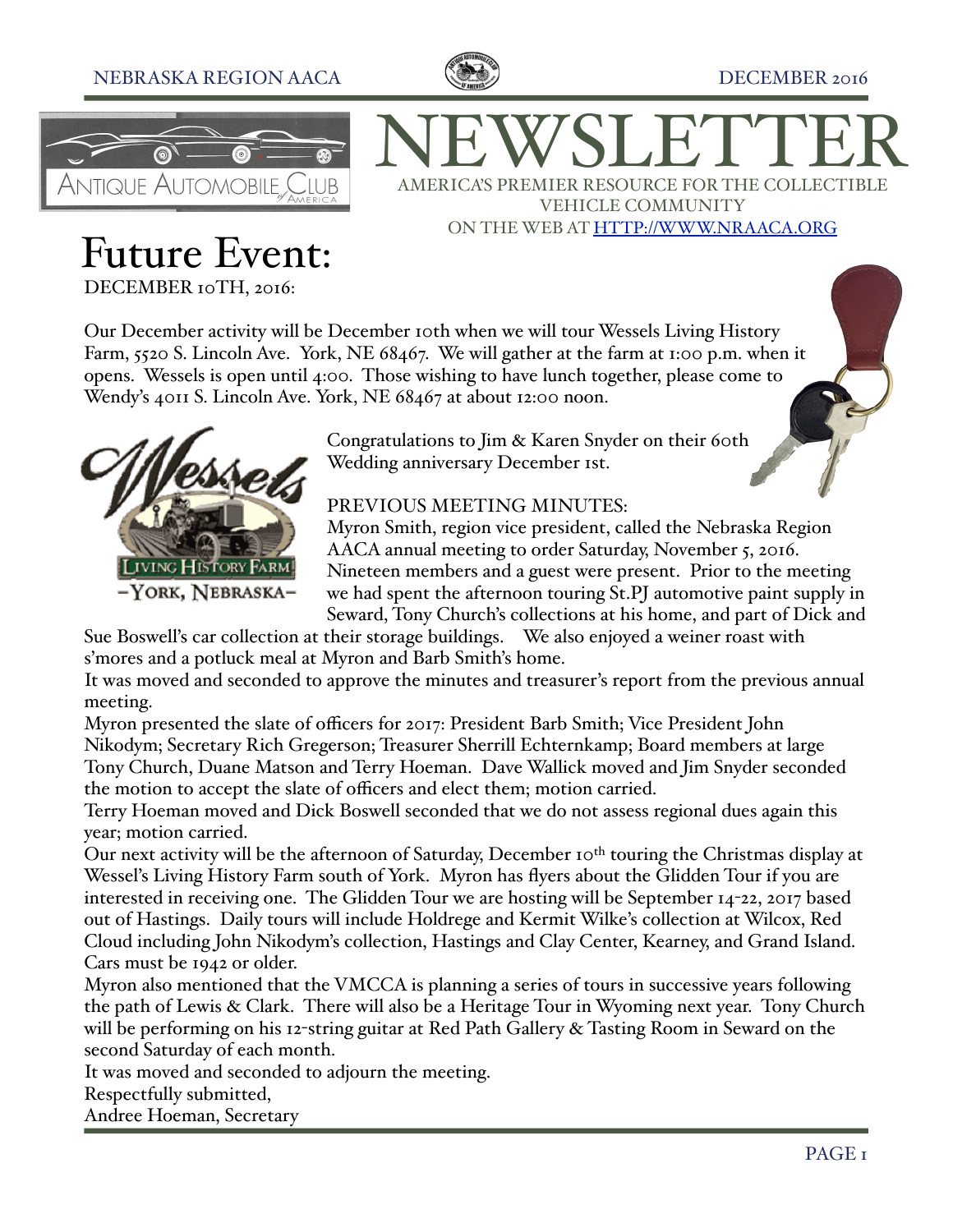## A BRIEF HISTORY OF THE GLIDDEN TOURS:

The original Glidden Tours were a reliability run for early automobiles and were held between 1904 and 1913. They were sponsored by AAA (American Automobile Association). It was named after Charles J. Glidden, a financier and car enthusiast who presented a trophy to a selected winner each year from 1905 to 1913.

The original purposes of the tour were numerous. Prior to the tour, various government entities and localities had enacted various edicts and legislation restricting the automobile. There were no formal rules regarding vehicle travel. Can you imagine how difficult it would be if some believed you should travel on the left side of the road while others traveled on the right? Other purposes were to protect interests of vehicle owners and drivers, promote the advantages of automobile travel, and encourage the building of 'good roads.'

The idea of a Revival of the Glidden tour was first conceived prior to World War II. The first Revival tour was not held until 1946 and has been held each year since. It's sponsorship in alternating years is VMCCA (Veteran Motor Car Club of America) and AACA in conjunction with AAA. Participation is limited to vehicles produced prior to World War II.

# TENTATIVE TOUR DESTINATIONS FOR THE GLIDDEN TOUR NR AACA IS HOSTING IN HASTINGS, NE SEPTEMBER 17-22ND, 2017:

Holdrege / Minden: Phelps County Museum, Pioneer Village, Kermit Wilke Collection

Red Cloud: Gottsch Cattle Feedyard, John Nikodym Collection, Starke Round Barn Optional Sites: Willa Cather sites, Drive to Geographical Center of USA (Lebanon, Kansas)

Hastings / Clay Center: Hastings Museum, NAD (Naval Ammunition Depot), MARC (Meat Animal Research Center), MPH Race Track, possibly T&L Irrigation

Kearney: Classic Car Collection, Cabela's. Archway Monument, Icon Poly, Ft. Kearny

Grand Island: Stuhr Museum, Pioneer Seed Corn Processing Plant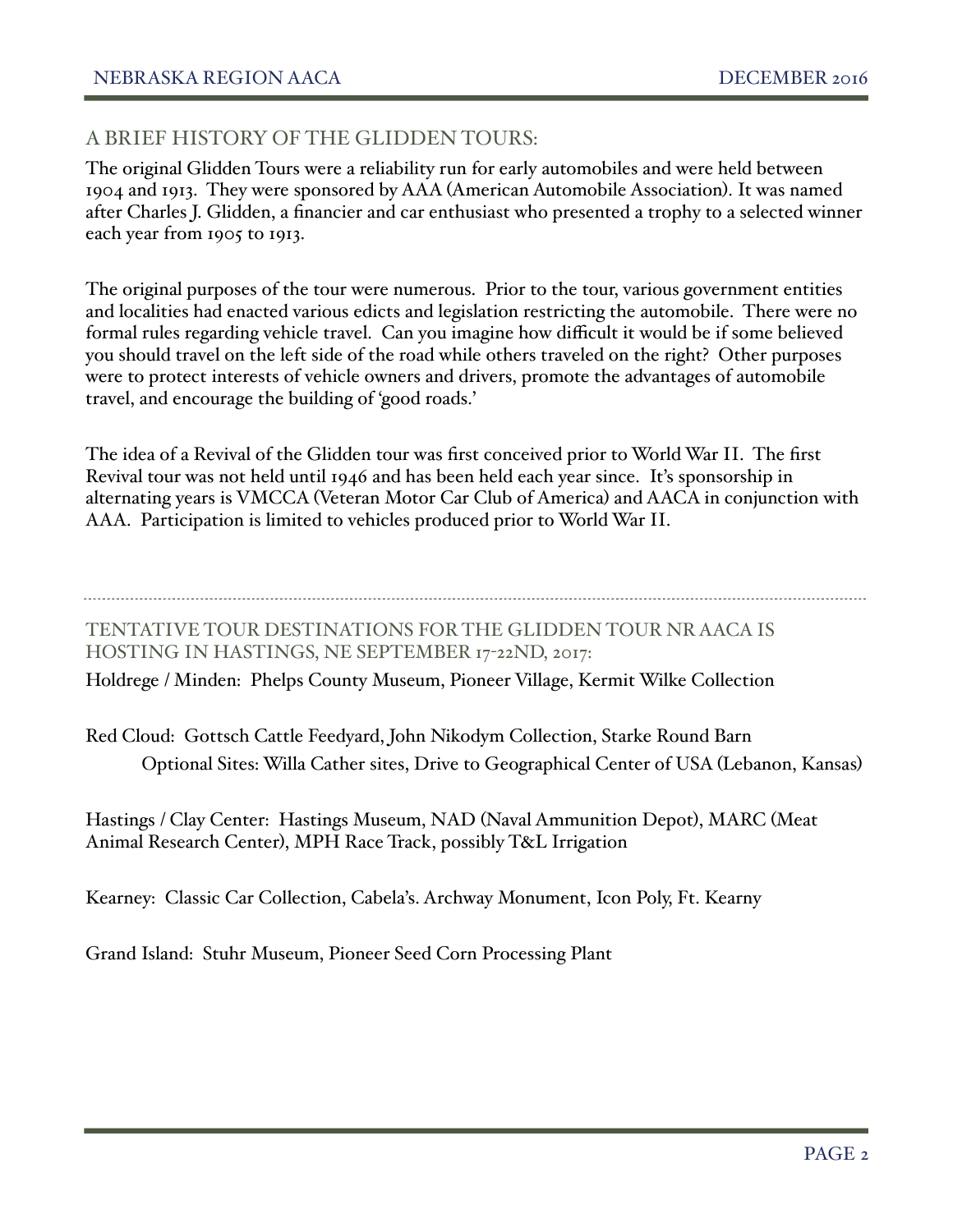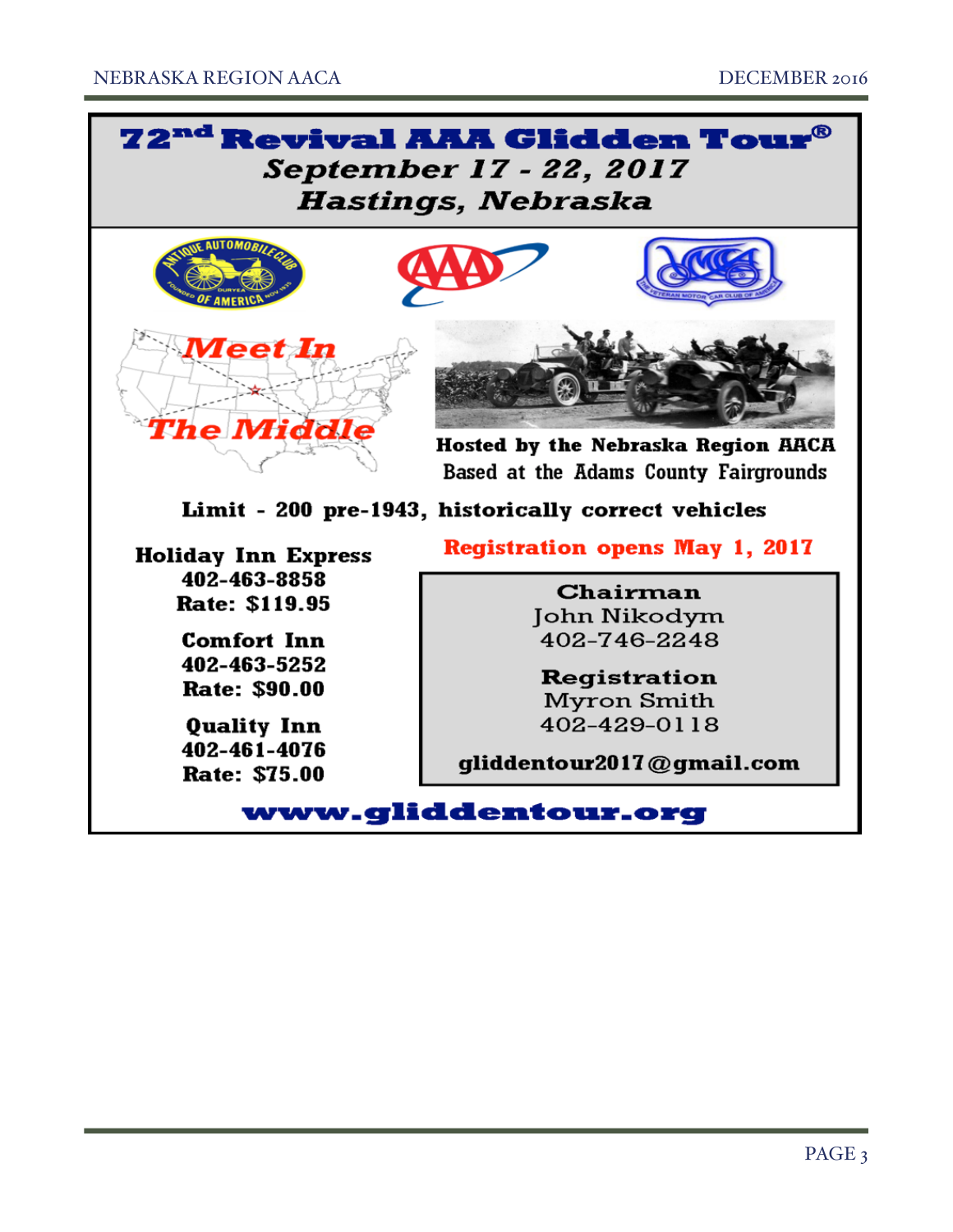FUTURE 2017 EVENT

# HIGHWAY 66 CONCOURSE CLASSIC AUTO SHOW:

July 22-23, 2017 at the Strategic Air Command & Aerospace Museum 28210 West Park Highway Ashland, NE 68003. There will be air conditioning and cars located by the planes. Dinner on Saturday night. No cost to participants. Tons of trailer parking. Definitely a show for AACA club members.

Register online at

[https://www.sacmuseum.org/highway](https://www.sacmuseum.org/highway-66-concourse-classic-registration)-66-concourse-classic-registration

**Strategic Air Command** & Aerospace Museum

ITEMS FOR SALE:

1992 Chevrolet extended cab pickup. Contact Kathy Reinke [dkreinke@gmail.com](mailto:dkreinke@gmail.com)

1967 Chevrolet Impala 4 door, mileage 44,838. Family purchased in 1972 with about 12,000 miles. Has had engine replaced. Still doing research as to price. If someone is interested can make offer. Contact Bill Alberts 308-379-7976.





because there's no plate like chrome for the hollandaise